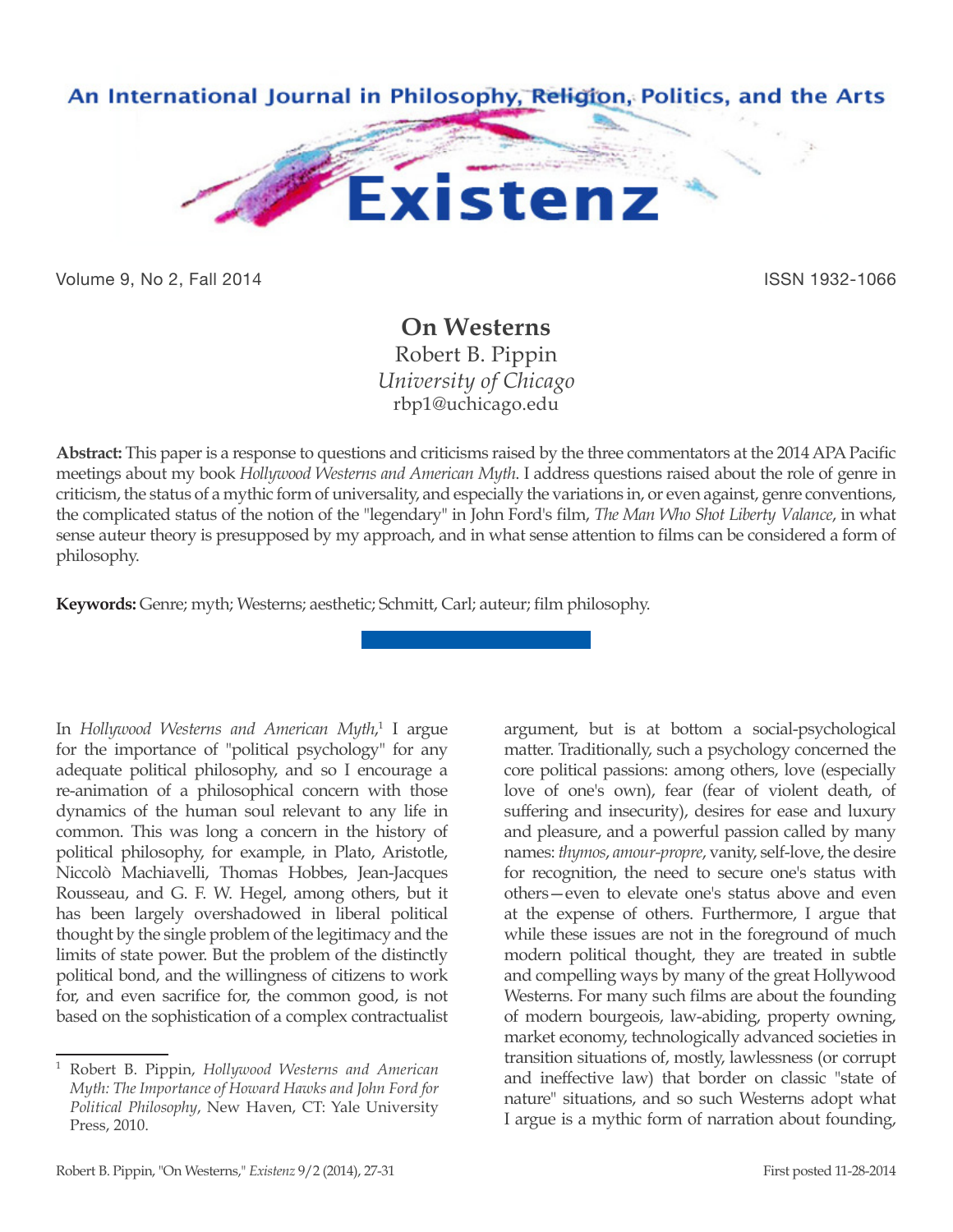and the complex conditions of its success. The question often raised is the question of how legal order (of a particular modern form, the form of liberal democratic capitalism) is psychologically possible, under what conditions it can be formed and command allegiance, how the bourgeois virtues, especially the domestic virtues, can be said to get a psychological grip in an environment where the heroic and martial virtues are so important.

The book singles out three classic films for special attention: *Red River* (1948), directed by Howard Hawks, *The Man Who Shot Liberty Valance* (1962), and *The Searchers* (1956) both directed by John Ford. These are shown to illuminate, respectively, the power and limits of charismatic forms of authority, the importance and inherently problematic status of a founding and common myth in political order, and the role of race in the American imaginary.

Shai Biderman raises what is the most important but also the most difficult question about such philosophical attention to film.<sup>2</sup> If we reject, as he agrees we should, the appeal to film as merely illustrative, instantiating or exemplifying philosophical claims, but instead claim that there is, in his words, "film philosophy," or "autonomous cinematic thinking," then what, exactly, is being expressed or explored or thought in a Western that could not, or could not very well, be expressed by a discursive account? He rightly notes that in this case (though not all) this will depend on the importance of the genre designation and so on the claim that the Western genre by and large comprises "mythic accounts." Now, as noted in the book, human beings make myths, tell stories about ancient times and great events, and they repetitively call such times and events to mind over many generations, for all sorts of reasons. But many of these reasons are political. One could say that mythic narrative attempts to domesticate, make familiar, the vastness of the world and the place of human beings in it. So people tell political stories of origins, foundings, liberation, unification or lost unity, heroic resistance, martyrdom, redemption, privileged election, and so forth. And they seek to achieve something by so narrating, even though this is rarely an explicitly set end.

That this is a distinctive way of making sense of things clearly depends on the notion of mythic universality. That is, the events in the narrative have a form, or many possible forms, and the Westerns I am interested in are about a founding and transitional form. It is by appeal to such a form that we are to understand the reality of law, or the genuineness of the distinction between the legal and the rule of the powerful over the weaker, or the distinction between justice and vengeance, or the possibility of a distinction between a genuinely public and a private role. At a first glance this form of understanding appears at bottom simply classificatory. We understand an instance by understanding it as an instance of a narrative kind. But this does not get us very far. For one thing, it simply re-raises the question of whether there is a distinctly aesthetic, pre-discursive, sensible-affective modality of understanding such a putative transition, an artistic norm that invokes criteria of credibility, authenticity, genuineness and so forth, not argumentative rigor. Such an argumentative way of making these distinctions is important and unavoidable, but it must ascend to a level of abstraction that creates its own problems and leaves a great deal unclarified. The idea is to explore what a film or any narrative form of intelligibility can clarify, illuminate, and so forth that such discursive forms cannot. More importantly, what the genre-instance demonstrates, in a great film, is rather the variations, even the ultimate unclassifiability of a particular narrative, even as it also does fall under that kind.

What looks classifiable as the transition from a charismatic to a more democratic and rational form of authority in *Red River* is that, and also is not. Dunson (and all that he represents) is not displaced but enthroned in a different way. As the last image of the film—the new cattle brand bearing both their initials—makes clear, the new order is only a symbolic achievement and may not be a real one. In *The Searchers*, the basic narrative form is exclusion, wandering, and reconciliation, but Ethan is not reconciled with the community. Not killing Debbie as he had planned and returning her instead is not the resolution it appears to be, does and does not fit under the reconciliationist form of the ending. He remains outside and virtually ignored and forgotten by the community. To take an example not discussed in the book, in Anthony Mann's great film, *Bend of the River*, the unbelievably ambitious question posed is whether "character is destiny" or not. And we get our answer. Yes (for the Arthur Kennedy character), and No (for Jimmy Stewart's). Where does that leave us? Claims that aesthetic genres exist only to illuminate variations—or even to give us genre-instances that are anti-genre, as in Nicholas Ray's *Johnny Guitar* (1954)—only begin to

<sup>2</sup> Shai Biderman, "Into the Wild (West): Philosophy and Cinematic Mythmaking," *Existenz* 9/2 (2014), 45-49.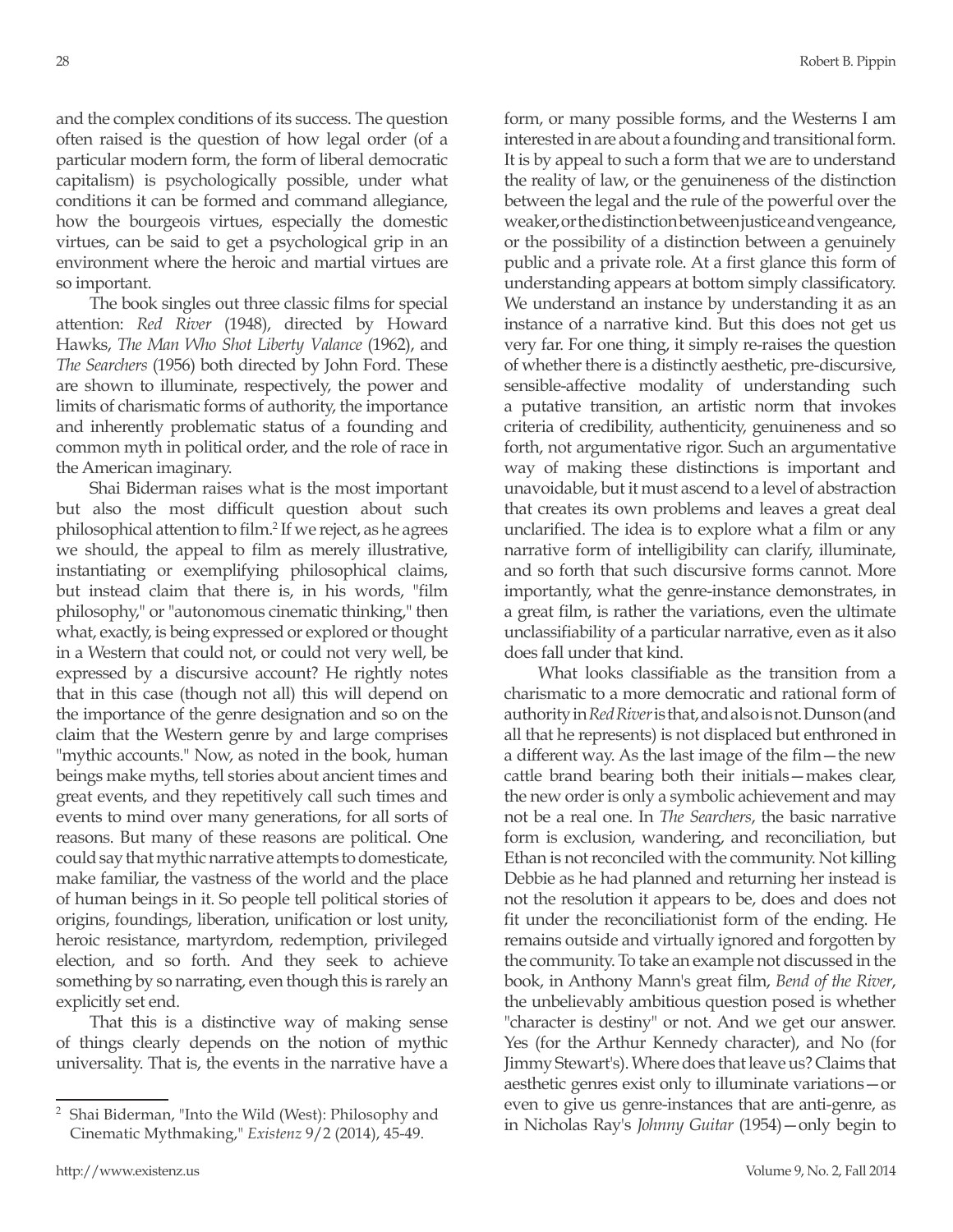approach the subject broached by Biderman.

Tomoko Iwasawa notes that one element of the Western mythology in the American imaginary involves the narrative of expansion, based on an implicit claim of rationalization and modernization, and so some form of entitlement.3 This certainly plays a role in the Westerns discussed, and especially in the films of John Ford, although in his work there is also an ironic undercurrent in which the ideals of such an expansionist society, especially its commercial character, are treated ironically, in comparison with the culture of honor and the ideal of dignity associated with Native Americans and the white outsiders and supposed outlaws. Ethan in *The Searchers*, not only knows more about that culture than anyone, and not only carries, prominently, an Indian scabbard for his rifle, but his impatience with a Christian burial ritual contrasts with the seriousness with which he treats Indian beliefs about the afterlife, although this latter is expressed by shooting out the eyes of a corpse so he will not find peace in that afterlife. This is, nevertheless, some sort of expression of belief. For example, in Ford this issue comes to a kind of apotheosis, even apology, in *Cheyenne Autumn* (1964), and there are indications of this tone in *The Searchers* in the massacre of Martin's supposed bride and her people. Of course, invoking the idea of the noble savage is as stereotypical and ideological as the image of pure savagery, but, as I try to show in the book, the situation between Ethan and Scar ends up being far more complicated than either of these codes can capture. As Iwasawa notes, however, in the book I was more concerned with another aspect of such a founding myth, something quite central to the American self-understanding. This involves the idea that a new, founding beginning in historical time is possible—something that in America must occur twice, once again after the failure of the first attempt in the Civil War—and also that the founding is itself just, that the transition from a non-legal, revenge-based order (of sorts) to a legal order is a heroic accomplishment, not one that makes the forces of law look "just as bad" as the tactics of feudal cattle barons and terrorizing bandits. If that were so, then Max Weber's famous question what distinguishes the rule by force of one group over another from the legitimate exercise of power by the state?—would seem very difficult to answer. And that

is the situation in *The Man Who Shot Liberty Valance*. The myth or legend is that Ransom defeated Valance in a fair fight on Main Street. The fact or reality is that Valance was gunned down in an ambush carried out by our supposed man of honor, Tom, hiding in the dark in an alleyway. (This issue of what it takes to defeat the wholly unjust transcends the genre too; it is a frequent theme in film noir, perhaps most clear in Fritz Lang's *The Big Heat* (1953).)

In a way that parallels the notion of genre-variation mentioned above, what is so fascinating about the Ford film is that it would be simplistic to read all of this as only a de-legitimizing ideology critique (not that Isawawa is suggesting this). Ransom certainly does act heroically, even if suicidally. He does not flee, as he is advised too, and he must know that his ability to use the decrepit firearm he has been practicing with is pathetic. He is going out to meet near certain death, can have no even faintly plausible chance against Valance.

So the myth is not based on a simple lie. Somehow Ransom has enacted, even if in a way symbolically, or in a way that is close to ritual, that a just social order is worth dying for, that human life is not rightly understood as an endless series of violent struggles for supremacy, for the ability to subject the will of others to one's own, and never to be subjected to the will of others. He will show them all that it is not. And herein lies the density of possible meaning in the editor's words at the end, that in the West, "when the legend becomes fact, print the legend." Of course, we are meant to contrast his decision with the heroism of the newspaper editor, for whom the truth was the truth, full stop. And there are those who think the editor is just expressing Ford's own view, a kind of Western esotericism, that it is alright for the elites to know the truth. They should just keep it from the masses. (The fact that we have just watched a commercial film that reveals the truth does not seem to bother such interpreters.) However, the formulation is quite peculiar and that peculiarity is in line with the discussion above. The editor does not say that it is pointless or not a good thing to reveal the facts once everyone comes to believe a legend. We need such fantasies. He says something strange. "When the legend becomes fact."

How can a legend become fact? Briefly, I think that the statement is a rejection of the premise assumed in the challenge posed above, as if there is some privileged, single moment of decision, which, if illegal, inevitably shadows the legitimacy of all that follows. There is a whole way of thinking behind such an assumption,

<sup>3</sup> Tomoko Iwasawa, "The Problem of Mythologizing and the American Self-Understanding," *Existenz* 9/2 (2014), 41-44.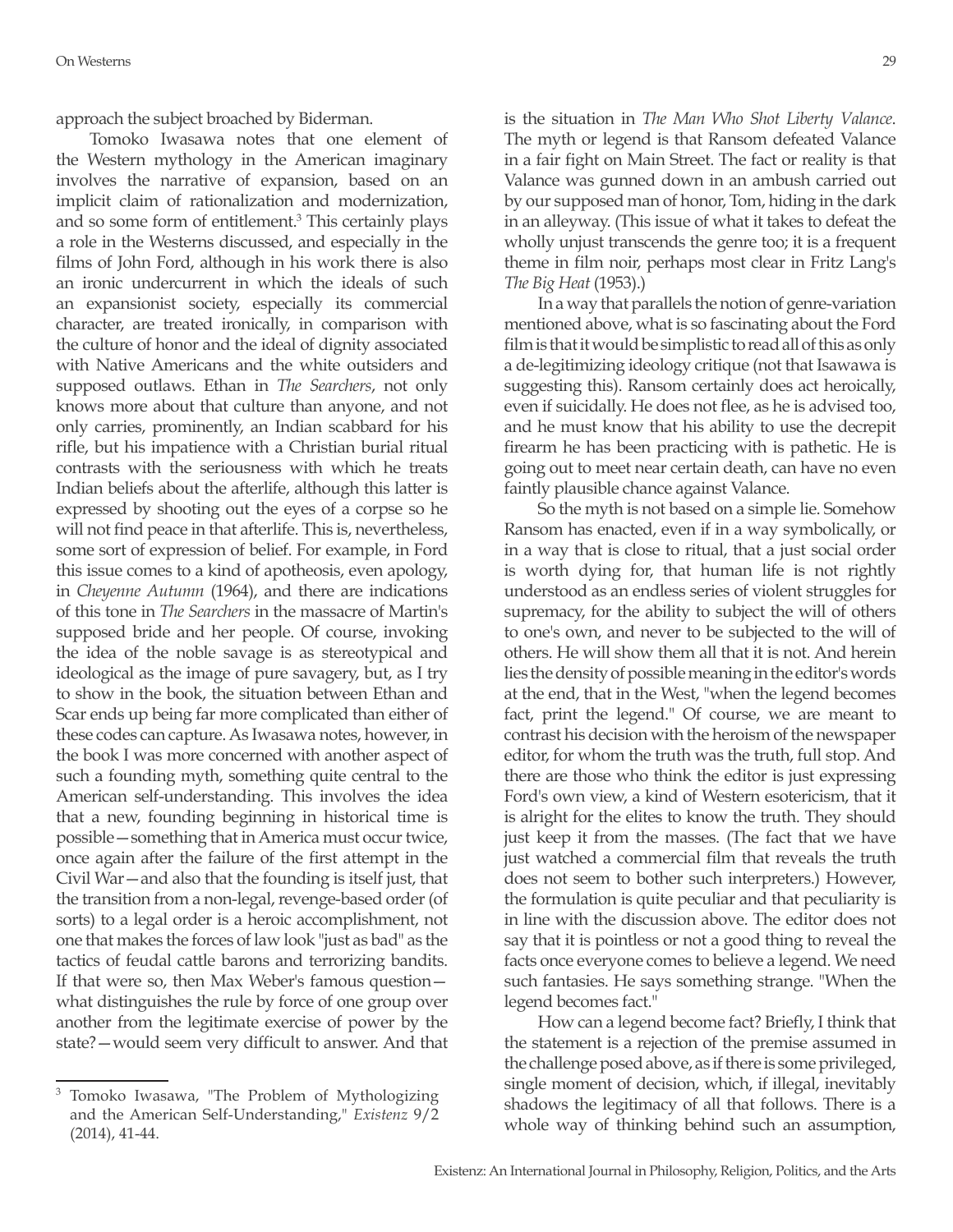about decision, violence, fate and so forth, all of which calls up the name of the German political theorist Carl Schmitt. But Stoddard has become "the man who shot Liberty Valance," although he was not originally. He has helped (decisively, as governor and senator and maybe next vice-president) create the form of life that has contained and destroyed the Liberty Valance World. That destroyed, "shot," Valance and what he represents in a way Tom never could have. Tom's shooting of Valance would have just led to the cattle barons hiring another such outlaw, and Tom would have retreated to his ranch, indifferent to the public world, as he always had been. This final, ironic twist—that the editor's words are both an expression of his concern with marketing his paper to the masses, and at the same time the expression of a deeply true interpretation of events (the legend has become fact)—is the film's most brilliant achievement.

Carlin Romano's remarks return us to some of the issues raised by Biderman. Romano has two sorts of doubts.4 He clearly is suspicious of auteur theory, and is convinced that the authorship of any film is actually a tangled, messy matter of collaboration, marketing decisions, studio interference with the final cut, accidents on the set, actor improvisations, sudden inspiration by the screenwriter, and so forth. Secondly, while he admits that interesting films might serve as a kind of propaedeutic for philosophy, we ought to insist on a very clear demarcation: whatever other value they might have, films are not philosophy. We would need to know a great deal more than we do about what Romano thinks philosophy is, before we could respond in any detail, but even without knowing much about that, it is a fair enough challenge.

On the first point: this sort of question embodies a very common confusion about auteur theory. That theory has nothing to do with the facts of historical causation and so nothing to do with the mental history of an actual individual, the director. When we say that the showing of the new brand at the end of *Red River* means such and such, or has such and such an ambiguity, or that the editor's remarks at the end of *Liberty Valance* reveal a deep ambiguity about the relation between legend and fact, or that the narrative frame at the end of *The Searchers* suggests a reconcilationist narrative that is then undercut by the visual image we are left with, and so forth, then another way of saying just that is that "we are being shown that by the director." This has absolutely nothing to do, zero, with what went on in the director's mind when he set up and filmed the scene. A director can film a scene in a way that shows us an almost unimaginable tangle of irony and interpretive complexity without him, as that individual, realizing that that is what he or she is doing. The brilliance in any artist is very often an intuitive brilliance. For example, when John Wayne, playing Ethan, manifests signs of a hidden, intense self-hatred, I have no doubt whatsoever that it would never have occurred to Wayne that that was what he was doing. (In fact there is evidence that Wayne thought he was playing a familiar Wayne-type hero; no dark side at all.) Ford just probably filmed him over and over until he got a shot that seemed right, without even Ford knowing exactly what he was aiming at. The director's intention is in the film, in what ended up as the film shown; it is not properly understood as some explicit ex ante formulation. If we have to expand "the director" or even "John Ford" to include other cooperating agents, then, with respect to interpreting the film intelligently, who cares? What we want to know is what the film means, and when we say this in another way, "what we are meant to see," that is all "that other way" amounts to.

Is such a "seeing" philosophy? For Romano, it appears, philosophy makes assertions, and defends them with arguments. Anything that does not do this is not philosophy. I am not sure what to say to this, or what it says about Platonic dialogues, Augustine's and Rousseau's *Confessions*, Michel de Montaigne's *Essays*, Blaise Pascal's *Pensées*, why René Descartes' *Meditations*  are meditations, almost all of Søren Kierkegaard's writings, most of Hegel's *Phenomenology of Spirit*, Friedrich Nietzsche's oeuvre, or Ludwig Wittgenstein's *Investigations*. But the general point in response is a simple one. It is of course the case that part of what we want from philosophy is an assertion, and arguments. "Metaphysical Dualism is false, and here is why." That sort of thing. But are those the only sorts of questions available for a philosophical treatment? How could it be? Suppose we want to understand something, to come to an understanding of something. We are confused about what art is, and we want to understand what art is. First, we would need to make our way to find a plausible possible assertion. If there has been some assertion about this question, defended by some knockdown argument, then I missed that memo. We are confused about what thinking is, because we have heard that Big Blue beats humans at chess. Does

<sup>4</sup> Carlin Romano, "Do Classic Films Present a Philosophical Argument?," *Existenz* 9/2 (2014), 50-3.